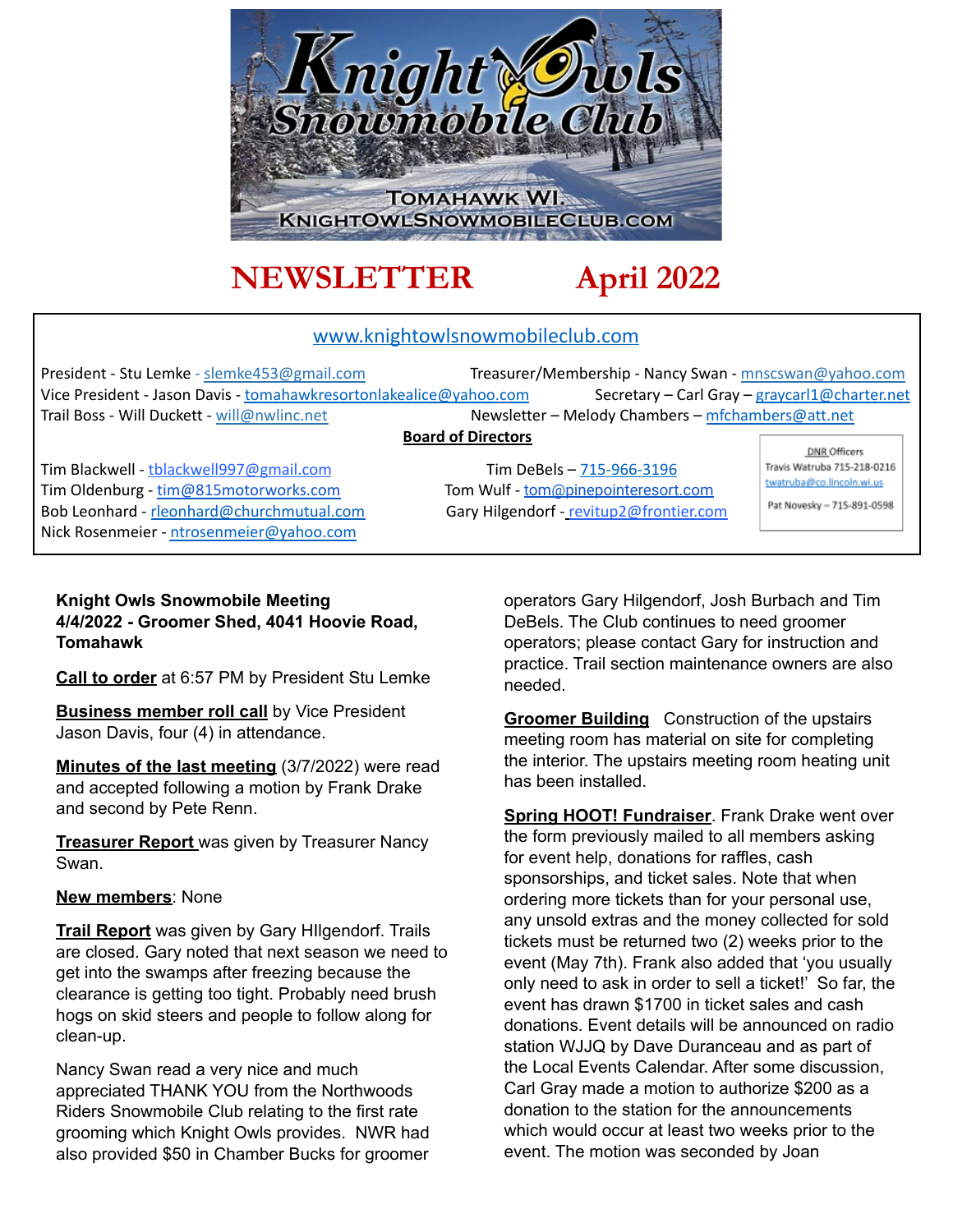Hilgendorf, and unanimously approved. Pete Renn donated a 'States Quarter Dollar Collection" for the raffles. Thank you, Pete!

#### **Old business**

Bob Leonhard donated and delivered needed file cabinets. Thank you, Bob!

The possibility of an additional fundraiser for next year, featuring antique snowmobiles, was previously brought up by Pete Renn. Action was deferred to the Fall. A poker-run Fundraiser for next season, previously proposed by Tim and Tammy Blackwell, will be finalized in the Fall.

**Trail Map boxes**. A second example for a new larger map box was presented by President Stu Lemke because the old were determined to be too small and with insufficient security. The potential for a Tomahawk High School project did not work-out. Materials were estimated at about \$46 each for the old model, and maybe \$70 for the new and larger one. Tim DeBells said he would get the project finished by Fall.

**New Business**: Second call for nomination for even-year elections; President, Vice President, Secretary, Treasurer, the even year Business Director, and two (2) Member Directors. Previous nominees for; President, Stu Lemke; For VP, Jason Davis; For Secretary, Carl Gray; for Treasurer, Nancy Swan; for Business Director; Tom Wulf; For Member Directors, Frank Drake, Pete Renn, and Tim Blackwell. Gary Hilgendorf also accepted nomination as a Member Director. Nominations were then closed and having only one nominee for President, Vice President, Secretary, Treasurer, and Business Director, motions were made and seconded for each to approve the election of unopposed officers for their two (2) year terms. Each received unanimous approval.

The Member Director election was then held by secret ballot. It became a little confusing due to the various markings or non-marking, and after a second attempt, Tim Blackwell and Gary Hilgendorf were elected. Previous Director Frank Drake turned his key over to Gary. Joan HIlgendorf motioned to destroy the ballots, followed by a second from Nick Rosenmeir, and unanimous approval.

Meeting locations for the 2022-2023 season were discussed. The three businesses having the highest attendance were Guppies, Sherwood Forest, and Pine Point. Discussion ensued and the issues came down to the Groomer Shed being meeting friendly quiet and members only, whereas

the Bars are inherently noisy and get louder to apparently overcome our meeting noise and include non-members. Decision deferred until Fall.

Suggestions were made to have more Board meetings, perhaps prior to each meeting. President Stu Lemke then scheduled a Director meeting for May 2nd at 6:00 pm in the Groomer Shed.

Gary Hilgendorf gave a briefing on the recent AWSC Convention in Green Bay, noting that the organization kept the same officers as before, and that Preston Cole from the WiDNR also attended. AWSC Bylaws were revised to clean-up a few items, and to allow the Executive Board to operate in emergency circumstances.

Miss Snowflake will attend the Spring HOOT!

Assembly Bill 280 related to snowmobile DUI being transferred to a person's driver's license, died on the floor.

The Billboard on Hwy 51 drew several favorable comments. Our portion of the shared cost for that board was \$900 for January-March viewing. Our radio ads received approval from landowners and snowmobilers alike.

There were 63,698 snowmobile registrations / renewals last year: up 6,000 over the previous year. The Trail Passes alone added over four million dollars to the DNR administered snowmobile program, all of which comes back to clubs for trail maintenance and grooming performed. The DNR also keeps tabs on actual work done!

Members were asked to look for 50th anniversary celebration information. The anniversary will occur in November.

Community Friendly Status needs to be reapplied-for and may need a creative writer to assist. Looking for such a volunteer!

It was noted that our website receives thousands of "hits" and wondered if a link to FaceBook would be useful. Our "web team" will investigate.

50-50 Raffle was won by Jeff Cates

Adjournment was at 8:15 following a motion by Joan HIlgendorf, a second by Tim Blackwell, and unanimous approval.

Carl Gray, Secretary.